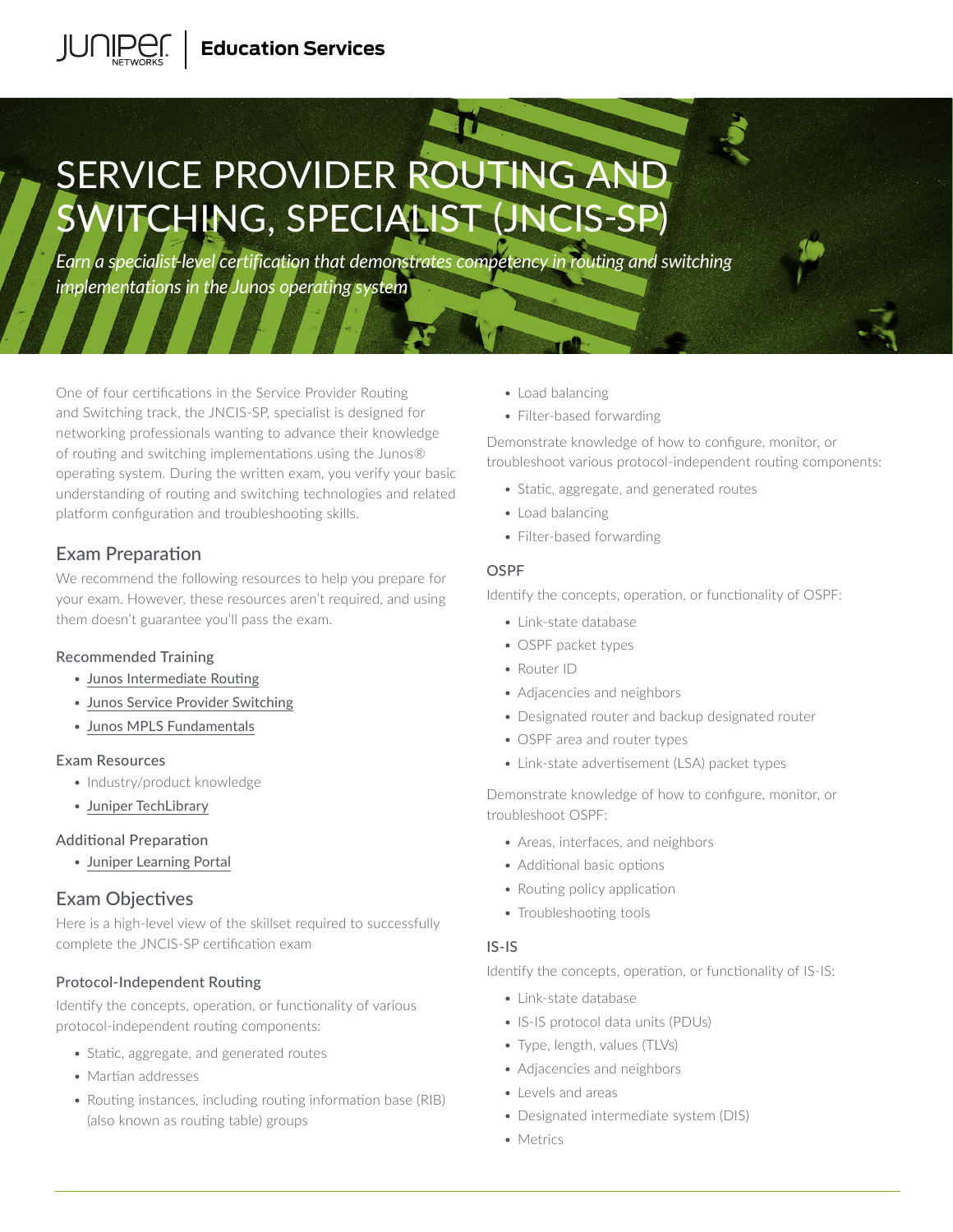Demonstrate knowledge of how to configure, monitor, or troubleshoot IS-IS:

- Levels, interfaces, and adjacencies
- Additional basic options
- Routing policy application
- Troubleshooting tools

#### **BGP**

Identify the concepts, operation, or functionality of BGP:

- BGP basic operation
- BGP message types
- Attributes
- Route/path selection process
- Internal and external BGP (IBGP and EBGP) functionality and interaction

Demonstrate knowledge of how to configure, monitor, or troubleshoot BGP:

- Groups and peers
- Additional basic options
- Routing policy application

#### Layer 2 Bridging or VLANs

Identify the concepts, operation, or functionality of Layer 2 bridging for Junos OS:

- Service provider switching platforms
- Bridging elements and terminology
- Frame processing
- Virtual switches
- Provider bridging (Q-in-Q tunneling)

Identify the concepts, benefits, or functionality of VLANs:

- Port modes
- Tagging
- Integrated Routing and Bridging (IRB)

Demonstrate knowledge of how to configure, monitor, or troubleshoot Layer 2 bridging or VLANs:

- Interfaces and ports
- VLANs
- IRB
- Provider bridging

#### Spanning-Tree Protocols

Identify the concepts, benefits, operation, or functionality of Spanning Tree Protocol and its variants:

- Spanning Tree Protocol (STP), Rapid Spanning Tree Protocol (RSTP), Multiple Spanning Tree Protocol (MSTP), and VLAN Spanning Tree Protocol (VSTP) concepts
- Port roles and states
- Bridge Protocol Data Units (BPDUs)
- Convergence and reconvergence
- Spanning-tree security

Demonstrate knowledge of how to configure, monitor, or troubleshoot STP and its variants:

- Spanning-tree protocols (STP, RSTP, MSTP, VSTP)
- BPDU, loop and root protection

#### MPLS

Identify the concepts, operation, or functionality of MPLS:

- MPLS terminology
- MPLS packet header
- End-to-end packet flow and forwarding
- Labels and the label information base
- MPLS and routing tables
- RSVP
- LDP
- Segment routing

Demonstrate knowledge of how to configure, monitor, or troubleshoot MPLS:

- MPLS forwarding
- RSVP-signaled and LDP-signaled Label-Switched Paths (LSPs)

#### IPv6

Identify the concepts, operation, or functionality of IPv6:

- IPv4 versus IPv6
- Address types, notation, and format
- Address scopes • Autoconfiguration
- 
- Tunneling
- Interfaces
- Static routes
- Dynamic routing (OSPFv3, IS-IS, BGP)
- IPv6 over IPv4 tunneling

Demonstrate knowledge of how to configure, monitor, or troubleshoot IPv6:

#### Tunnels

Identify the concepts, requirements, or functionality of IP tunneling:

- Tunneling applications and considerations
- Generic routing encapsulation (GRE)

Demonstrate knowledge of how to configure, monitor, or troubleshoot IP tunnels

• GRE